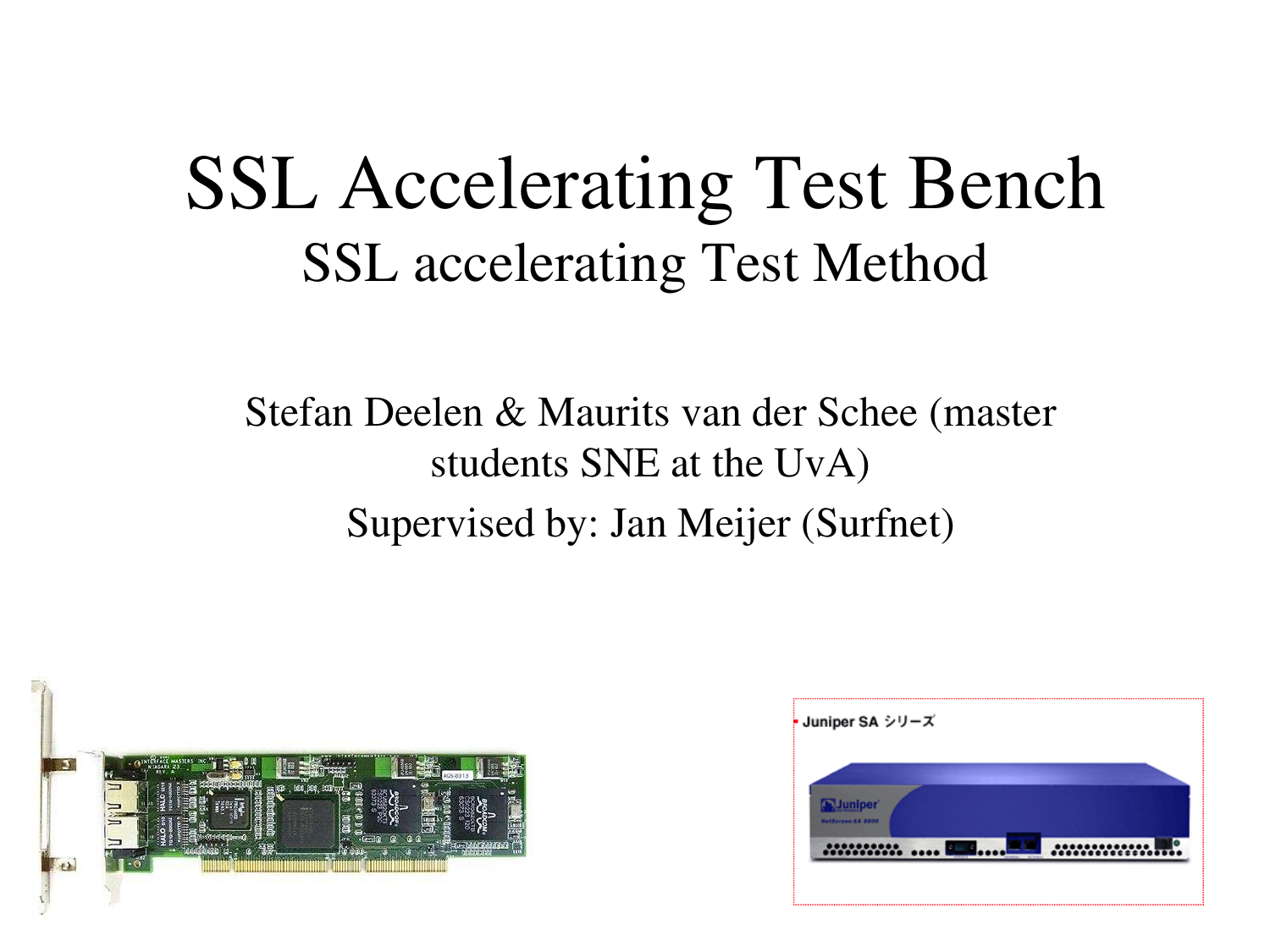## Contents

- Objectives
- Test Method
- Scope
- Types of testing
- Other tests
- Conclusions & Future Work
- Questions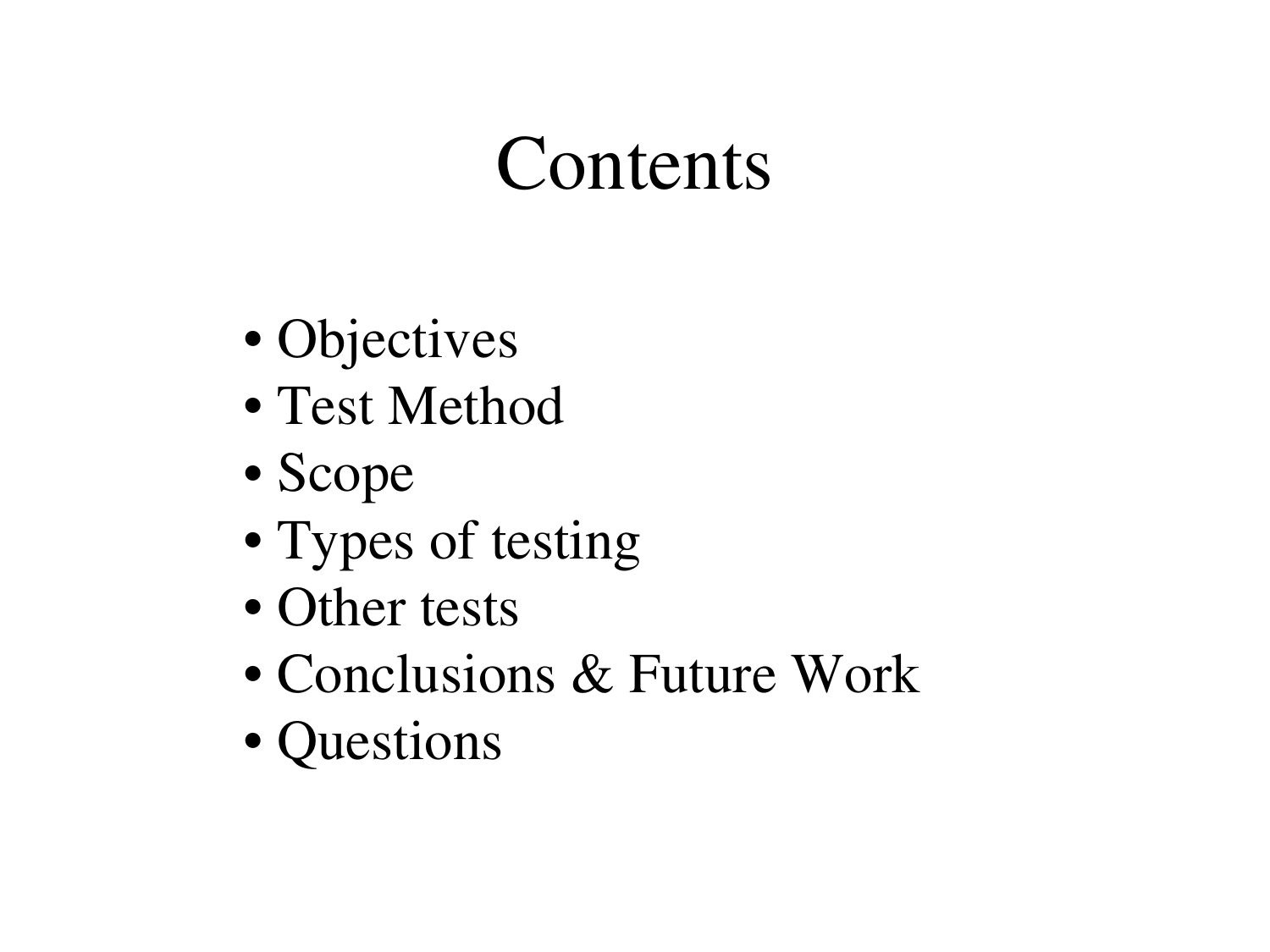## **Objectives**

Finding a test method which answers these questions:

1) What is the actual added value of an accelerator to a web server?

2) How to compare accelerator performance?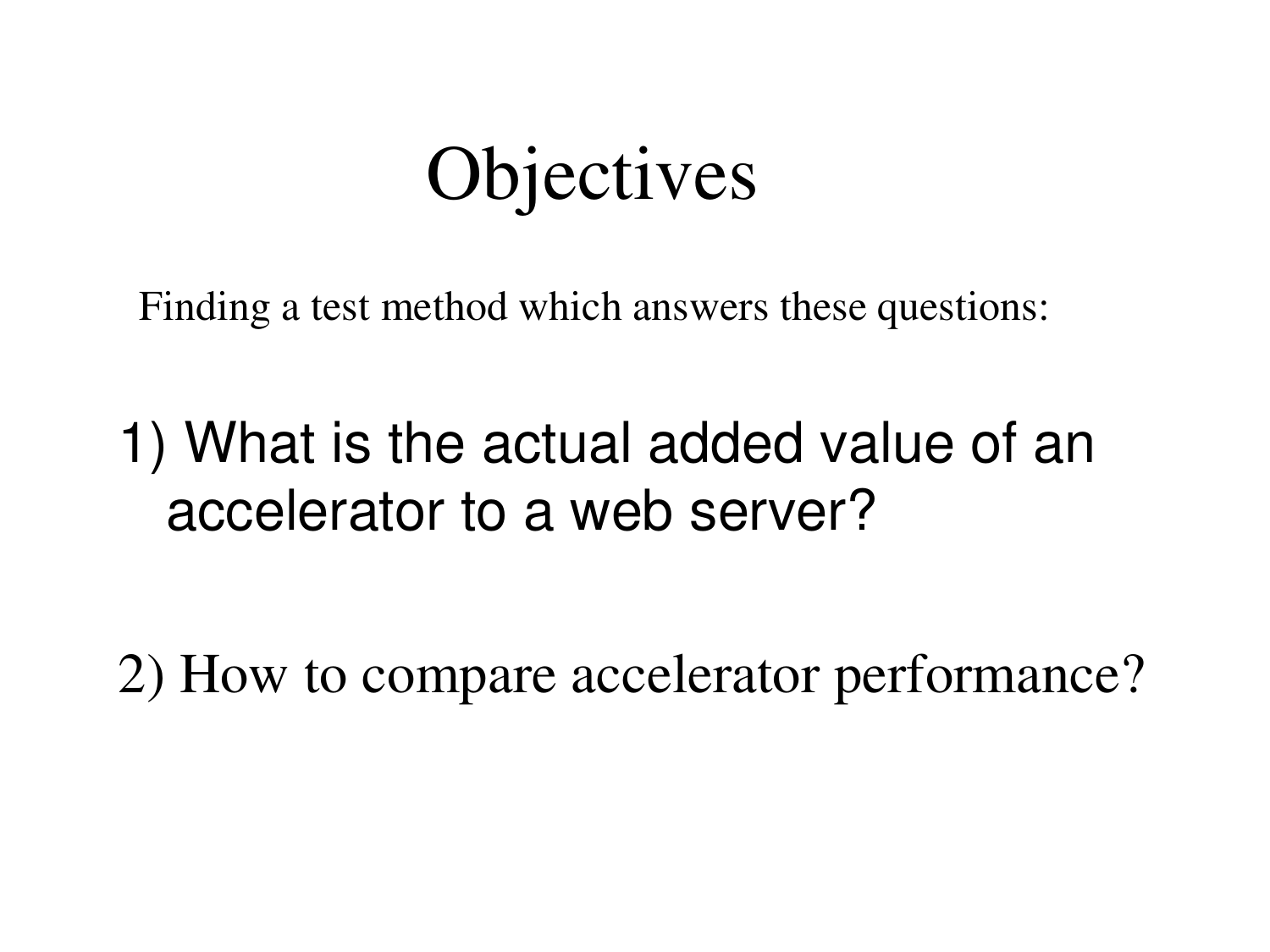Our successful test approach:

# Comparative testing

Performance with accelerator  $X$  vs. performance with accelerator Y

Web server performance with accelerator vs. without accelerator

SSL performance metric = Max. number of unique SSL handshakes per second (TPS)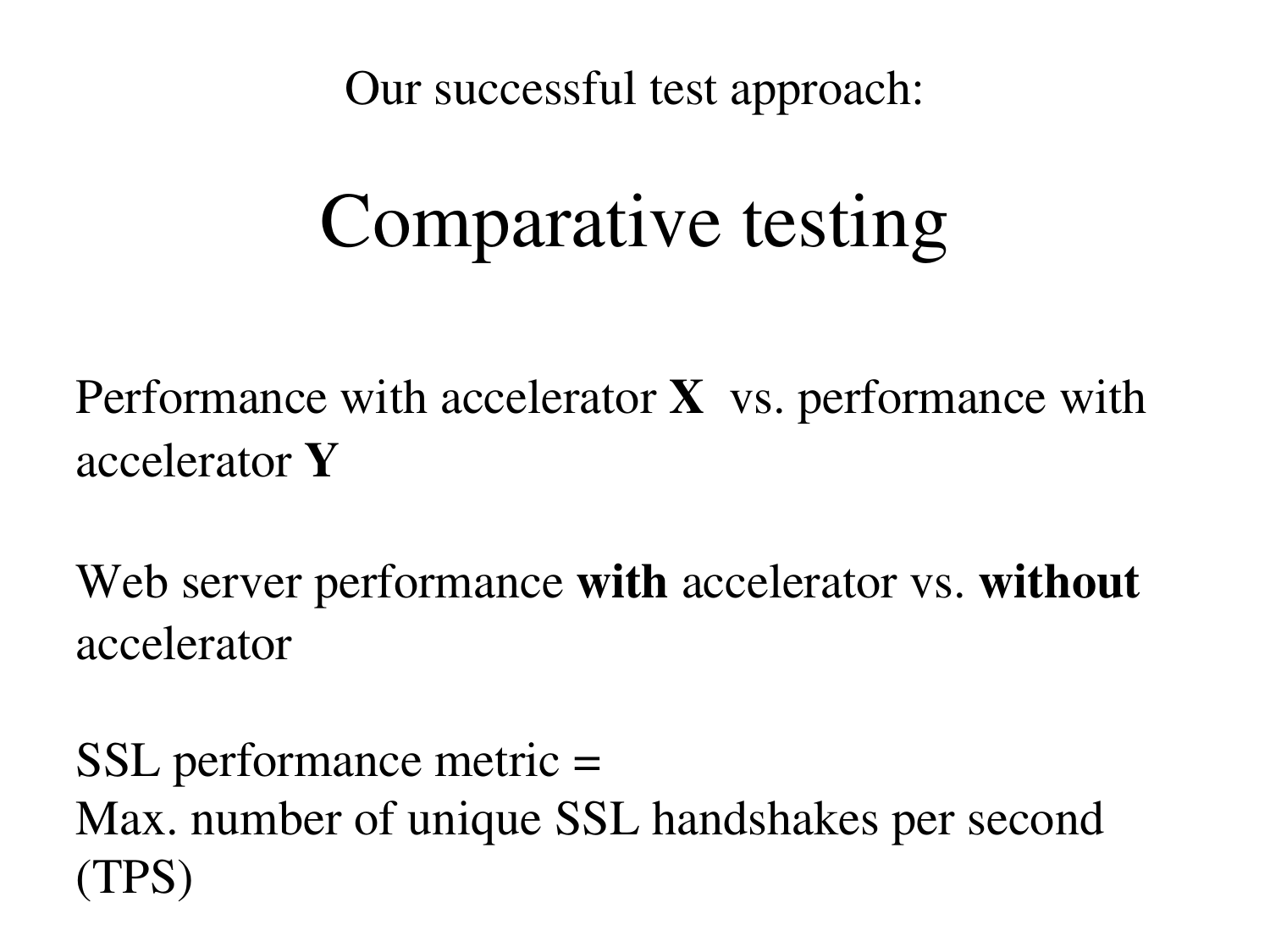

Three clients running linux

- Ab, Httperf and autobench software
- Connected through switched gigabit

#### **SSL Secured** Webserver



Dual Xeon 3,8 Ghz server –FreeBSD 6.2RELEASE –Apache/2.2.4 (FreeBSD)  $-$ OpenSSL 0.9.7e-p1 –Broadcom 5820 PCI crypto accelerator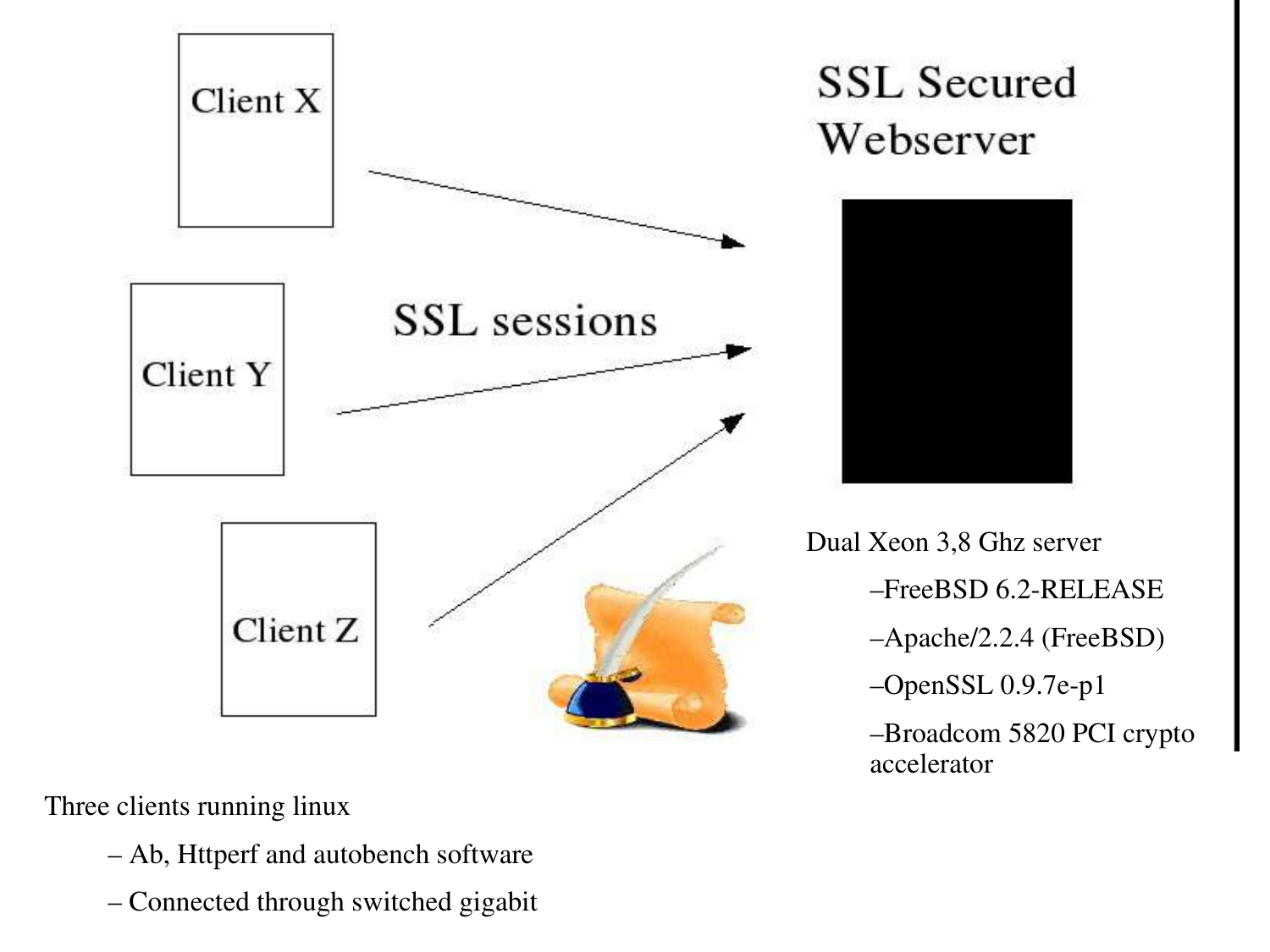#### SSL in-balance: How many clients?

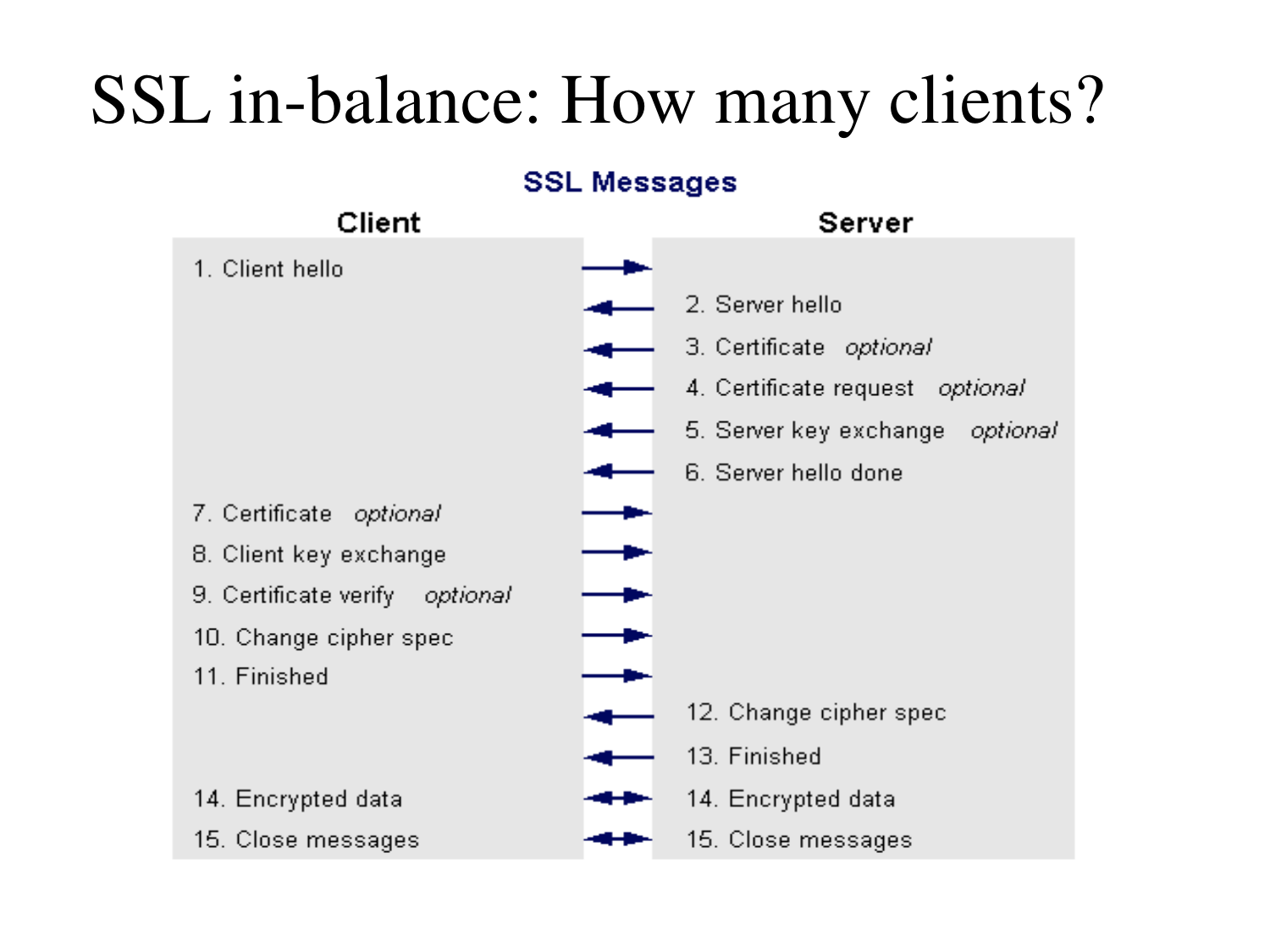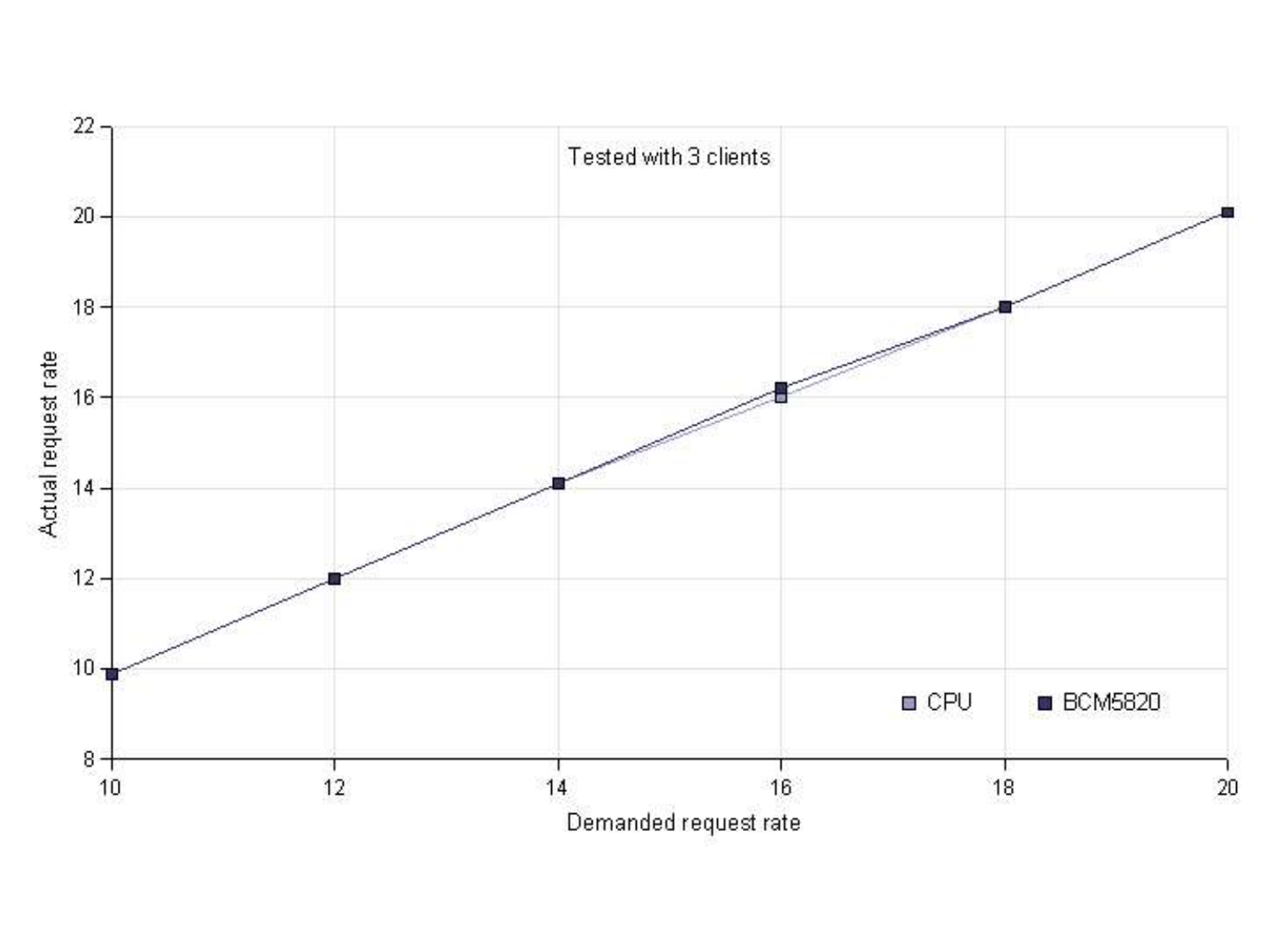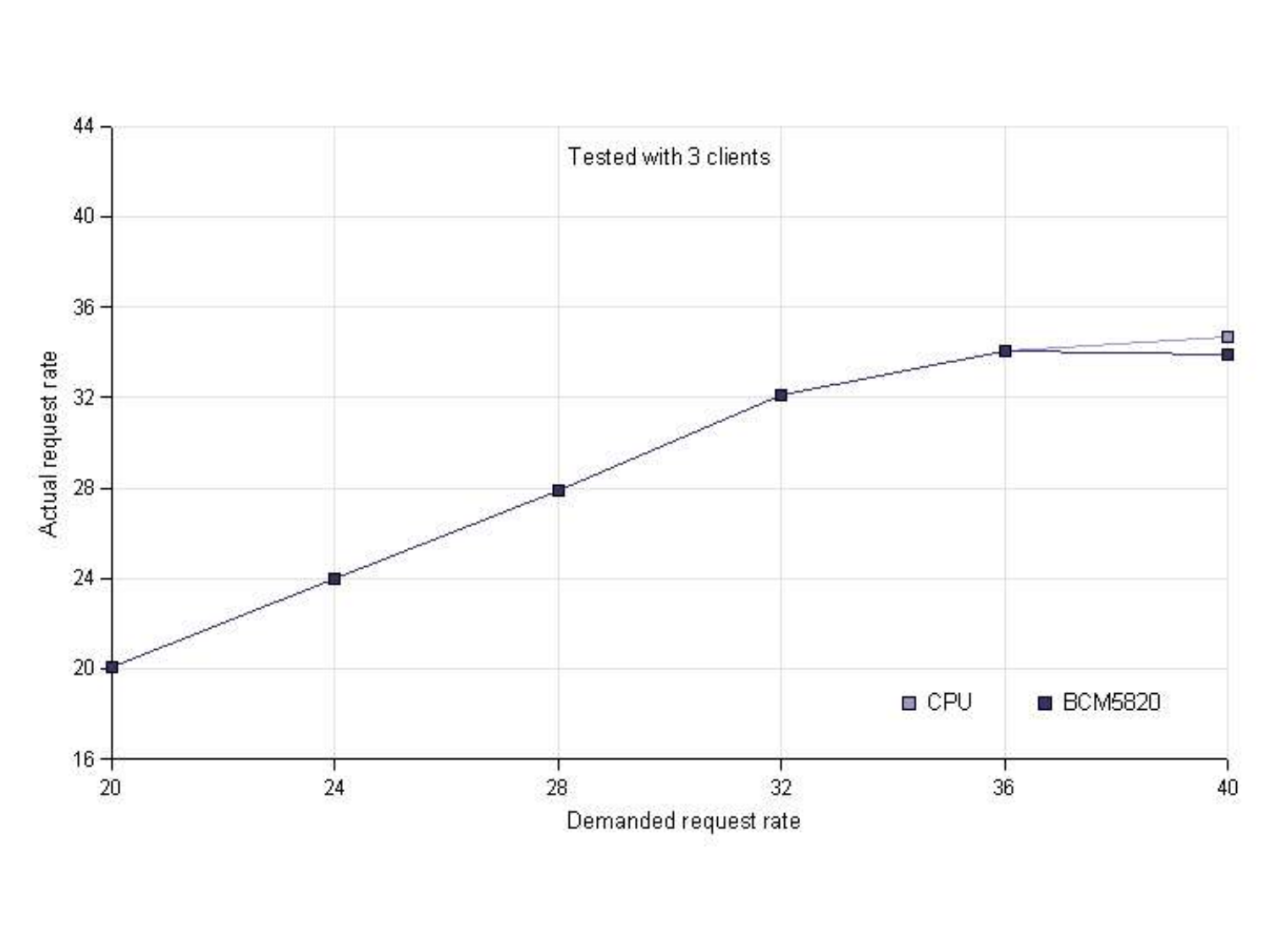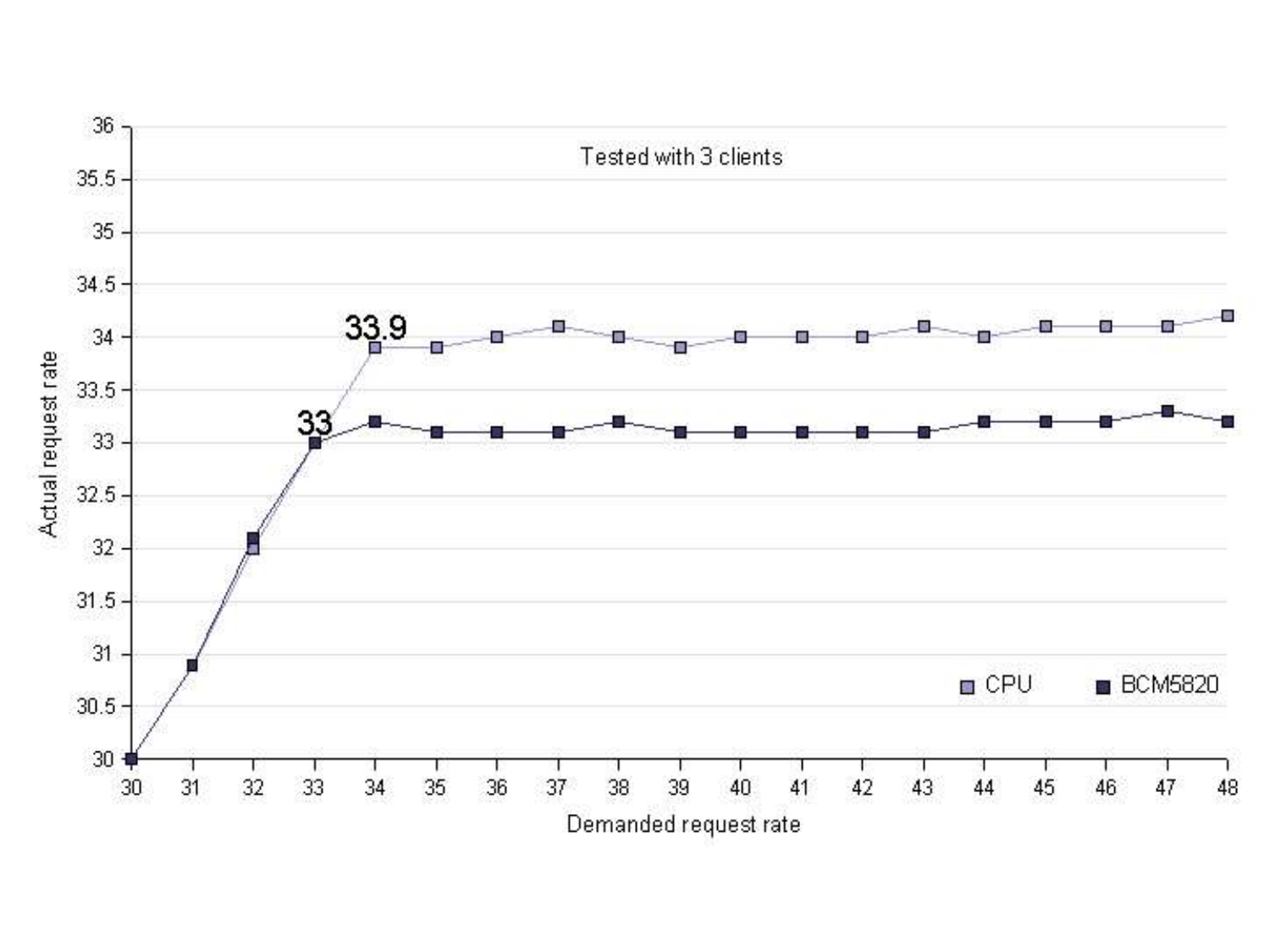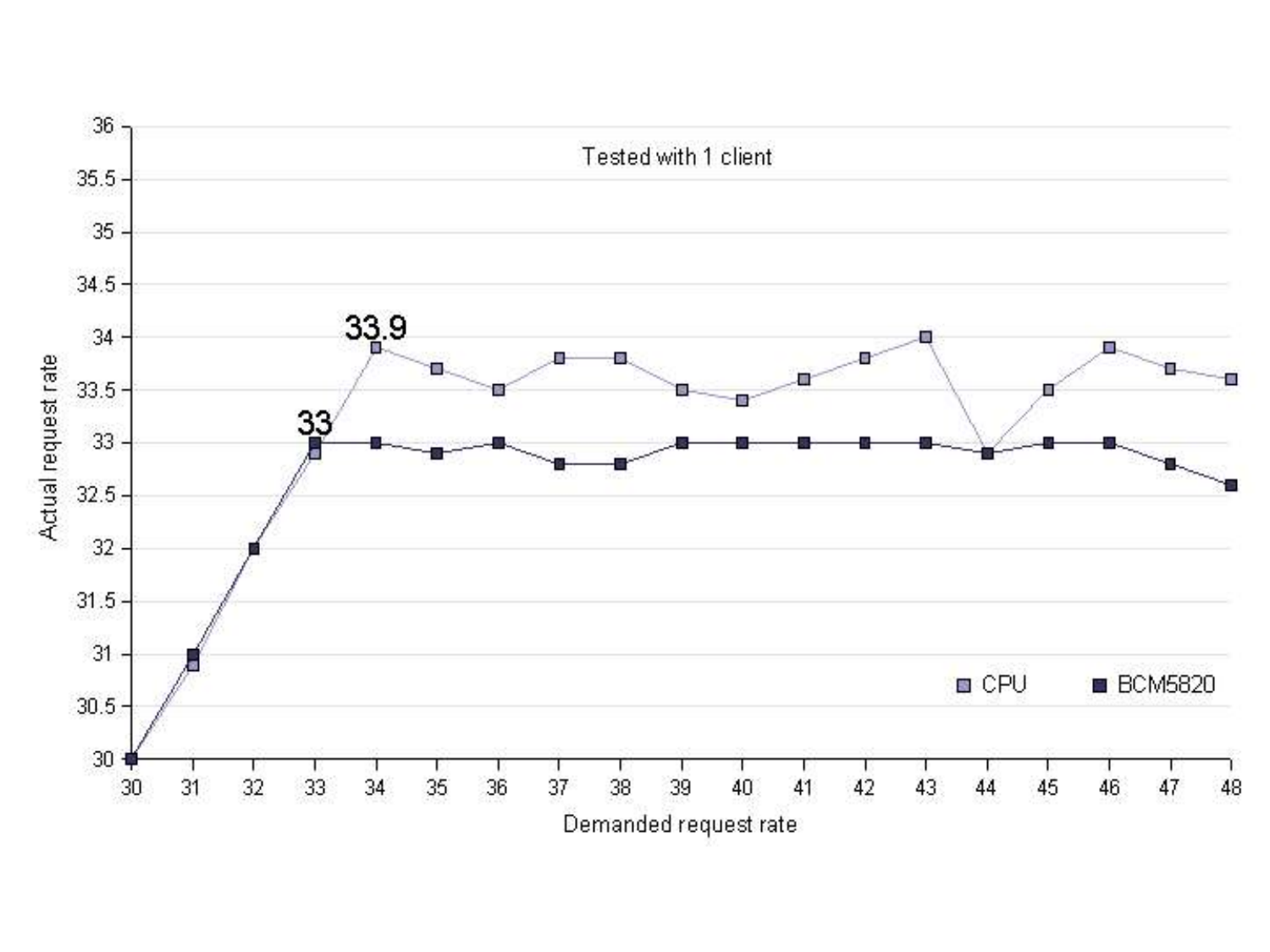# Test Operation

- 1. Use Autobench to do a quick test to find the saturation point
- 2. "Zoom into" the saturation point for more accurate results.
- 3. Add or remove clients to verify you hit a server limit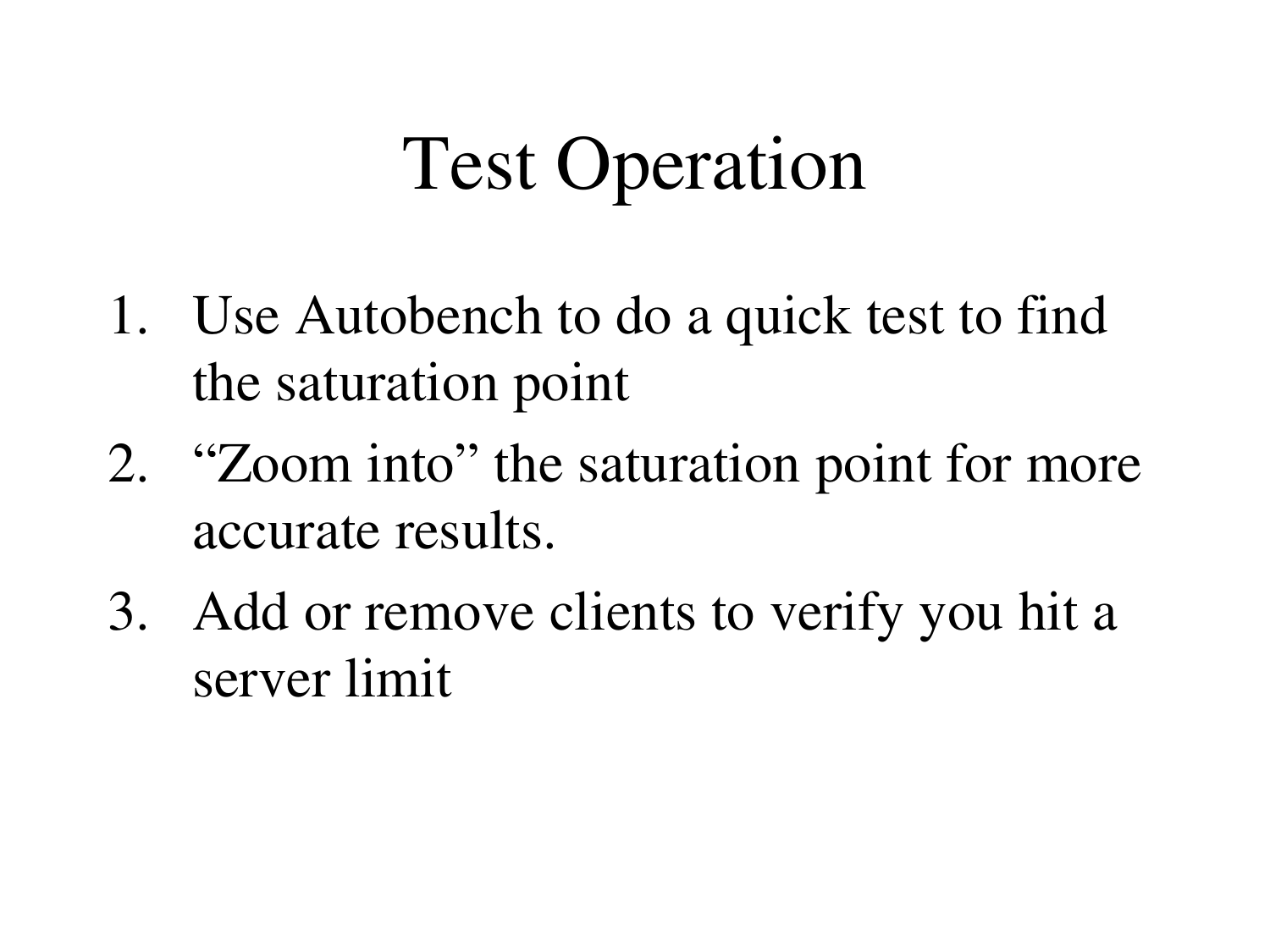## Research Scope

- Open source operating system
- OpenSSL
- SSL handshake (RSA cipher)
- Apache 2.2
- Benchmark tools "Autobench and Httperf"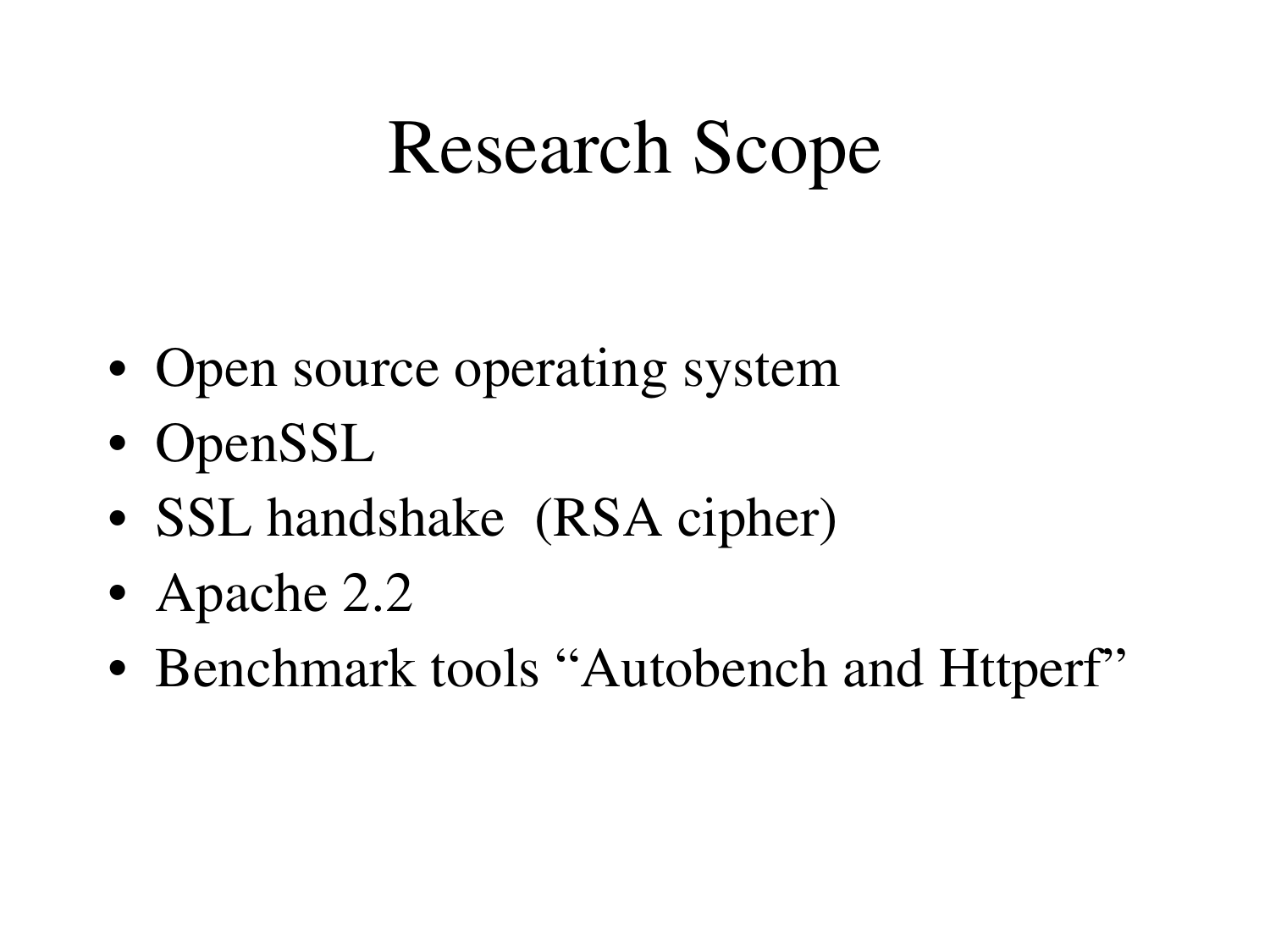# Types of testing

- Black box
	- Testing focused on software's external attributes and behavior.
	- From a user's point of view.
- White box
	- Testing with full knowledge of the algorithms, internal states, architectures, etc.
	- From a developers point of view.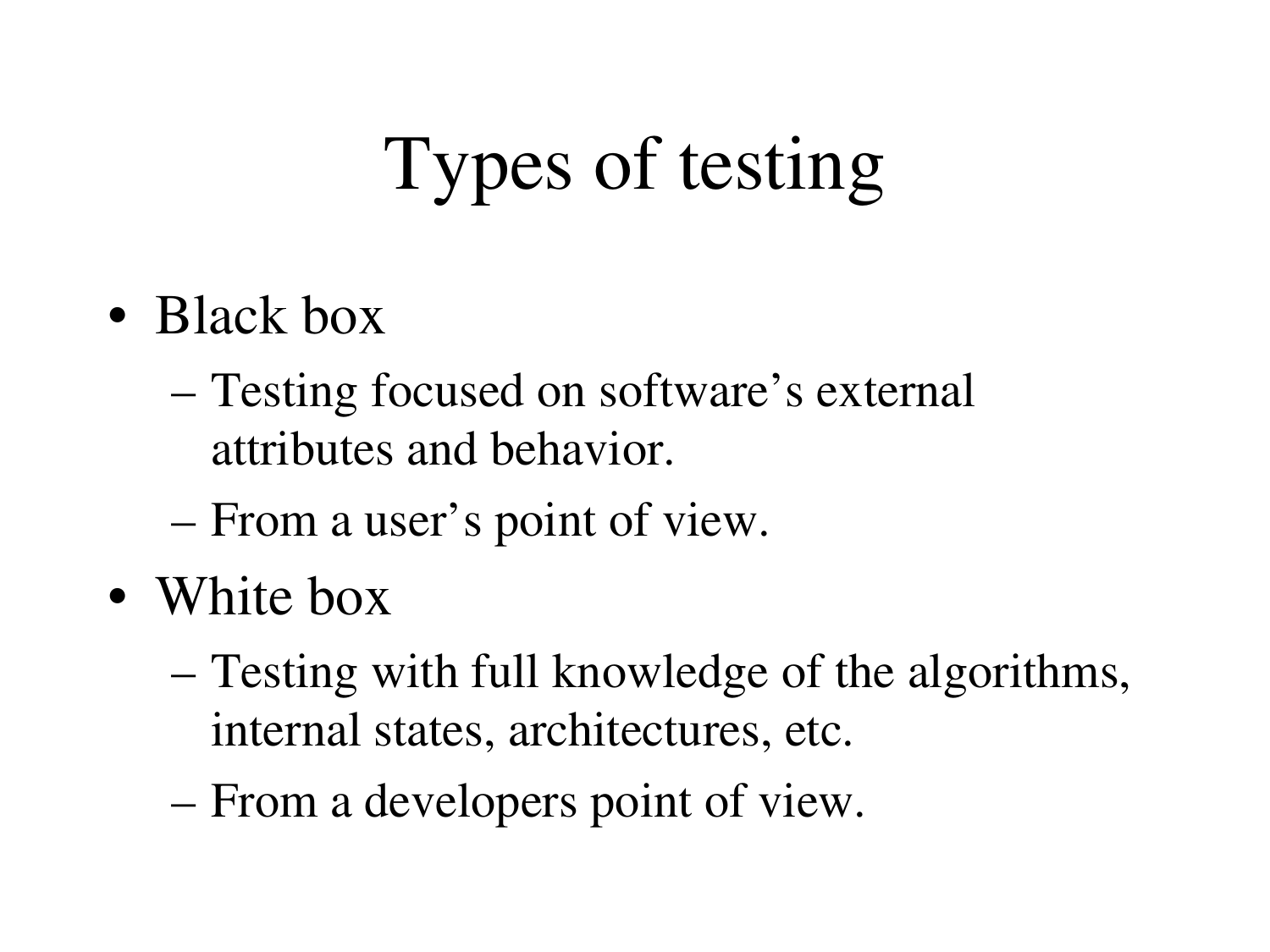# Gray box testing

- "Tests designed based on the knowledge of algorithms, internal states, architectures, or other high level descriptions of program behavior". – Doug Hoffman
- Needed because black and white box testing do not allow for balanced testing
- Integral to the effective testing of Web applications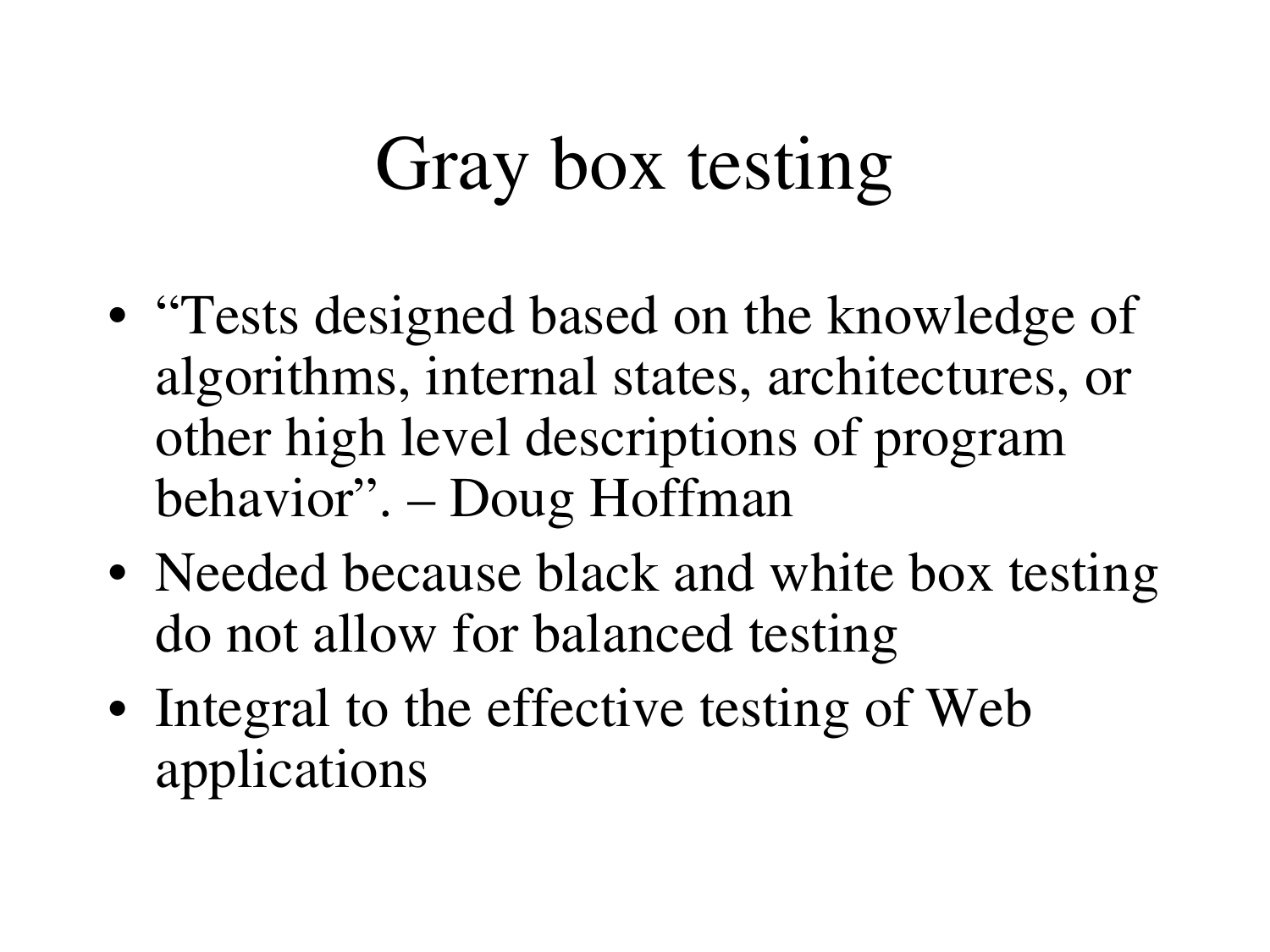## Other testing

- 2. OpenSSL speed benchmark
	- Test the performance of the crypto library used by Apache
- 3. Single session
	- Test the response time of a single request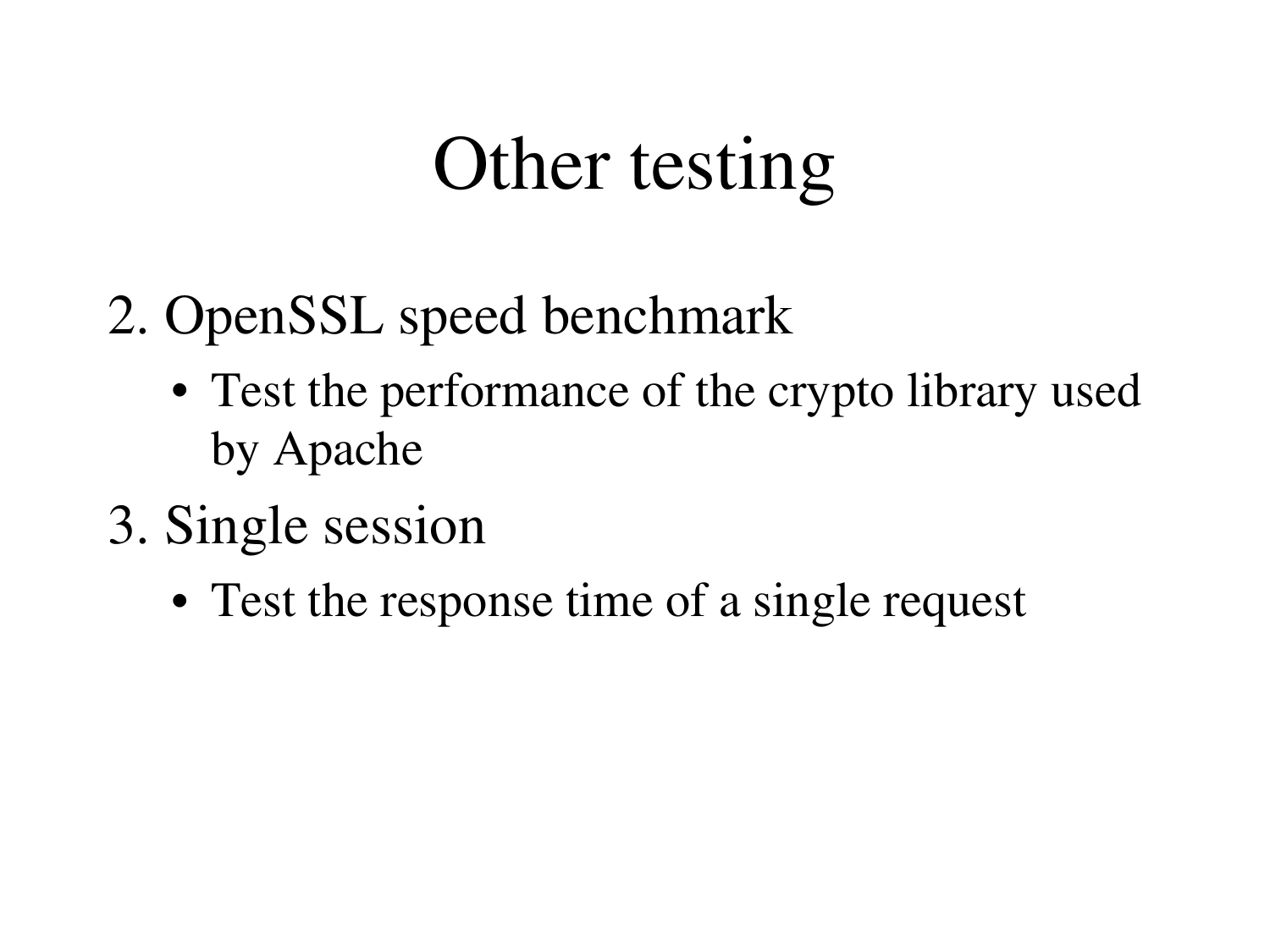## OpenSSL speed results

[root@test ~]# openssl speed rsa1024 Doing 1024 bit private rsa's for 10s: 2989 1024 bit private RSA's in 9.97s Doing 1024 bit public rsa's for 10s: 48265 1024 bit public RSA's in 9.99s timing function used: getrusage rsa 1024 bits:

sign verify sign/s verify/s 0.0033s 0.0002s 299.8 4832.8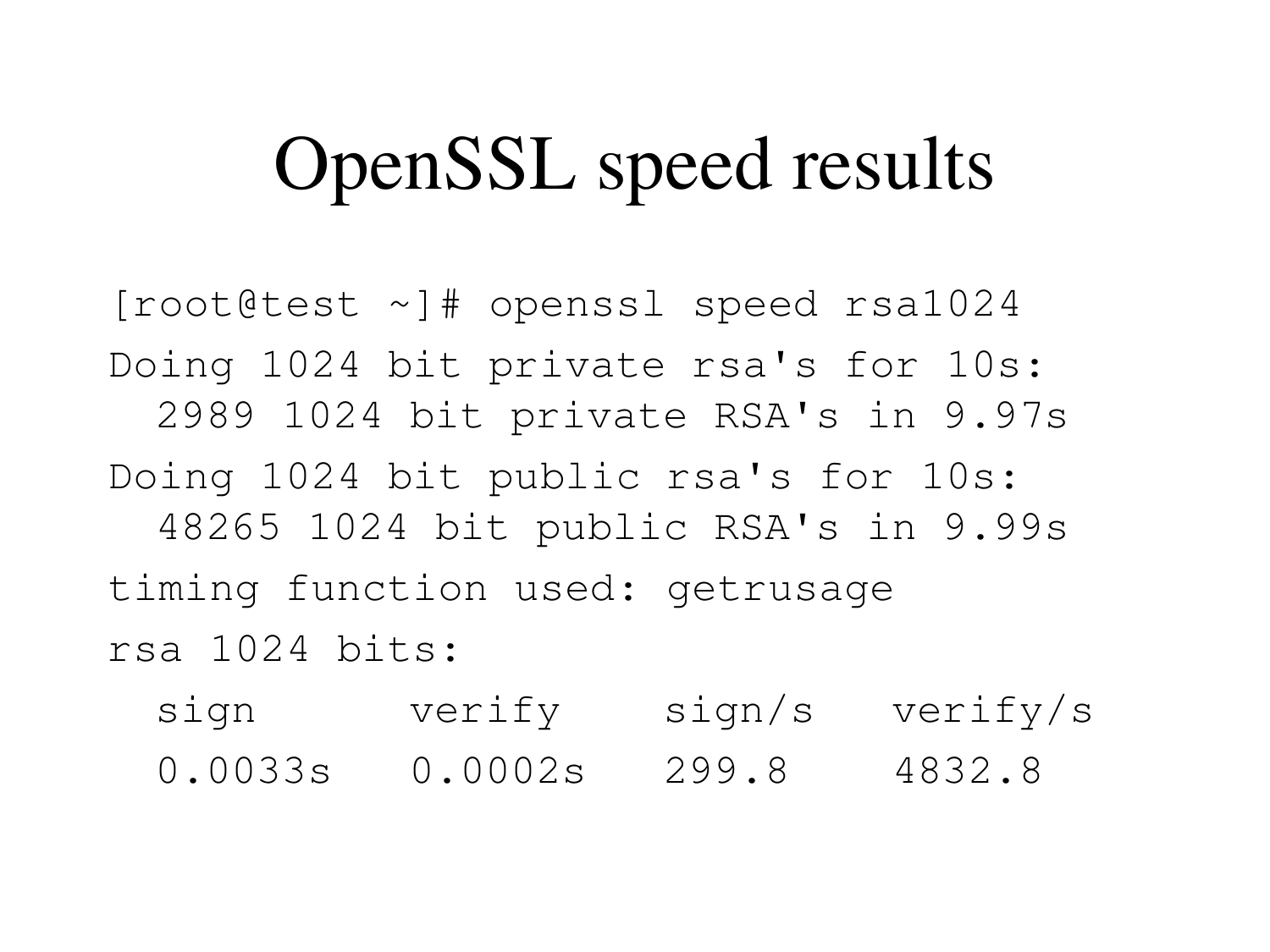# Algorithm

- Accelerators may be optimized for certain algorithms and block sizes
- Algorithm balance can influence preformance
	- RSA vs DSA balance
	- Rebalanced RSA
- Driver may not be implemented optimal
	- CRT parameters used or not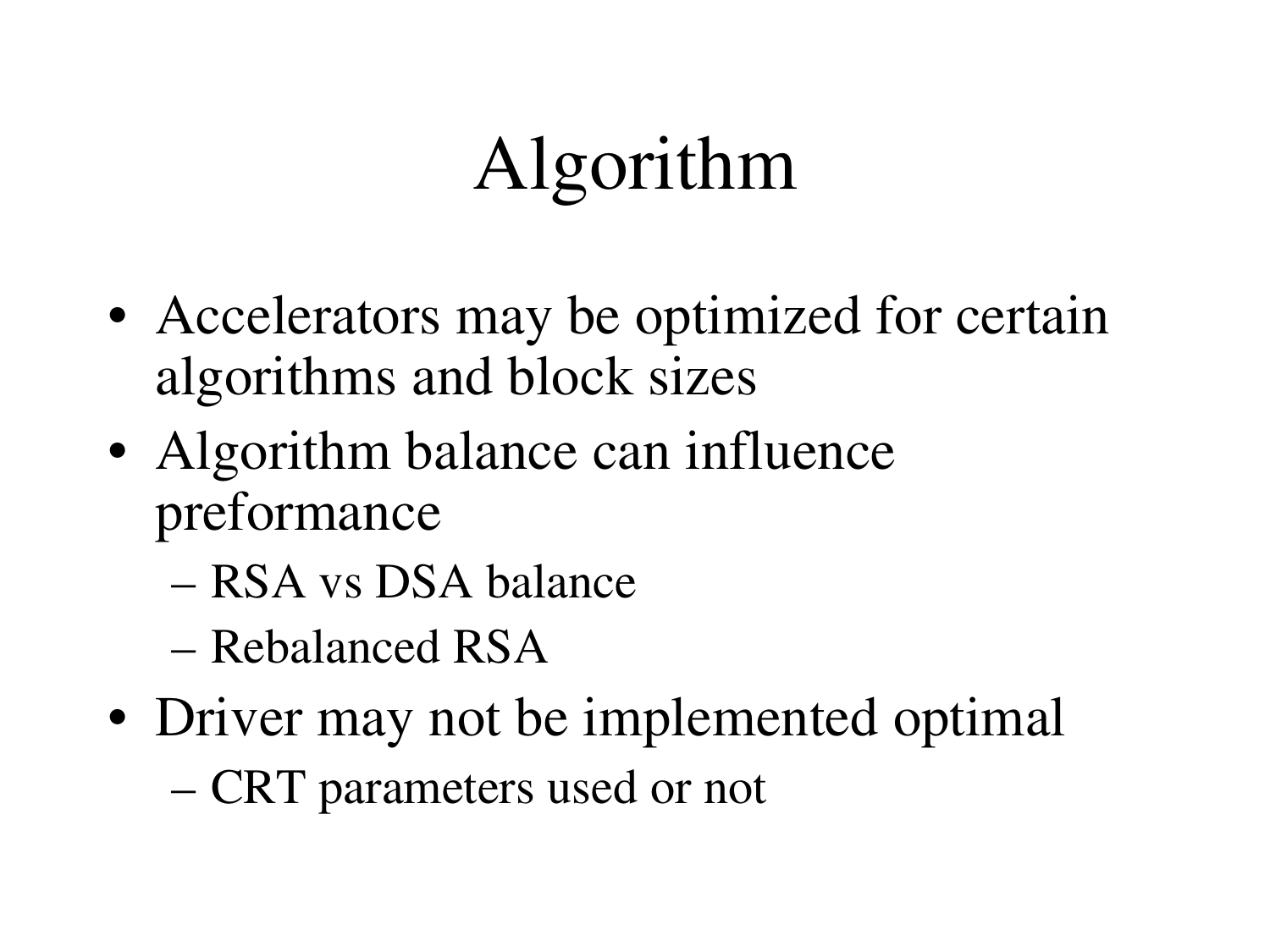

AES 256 CBC with different block sizes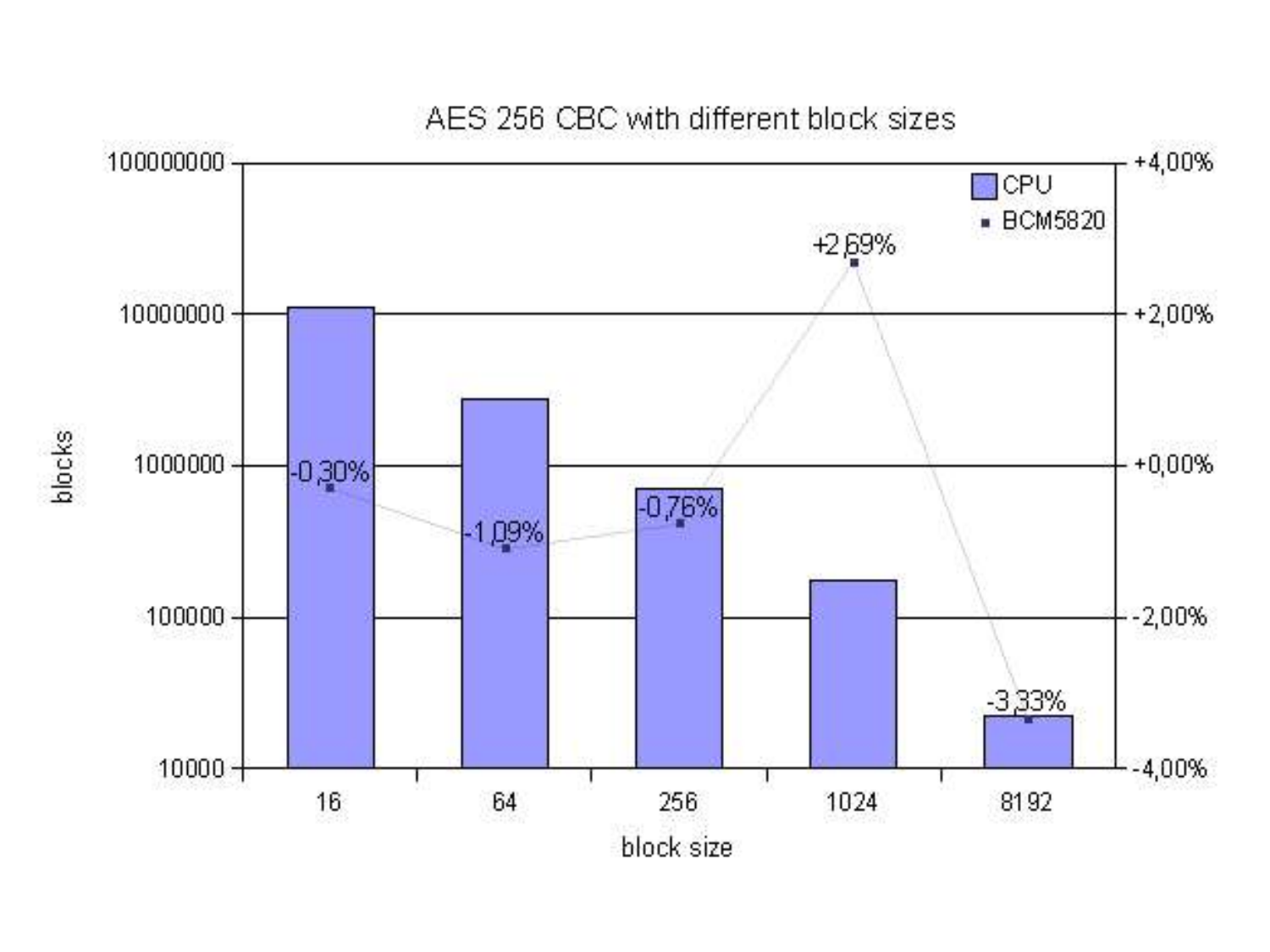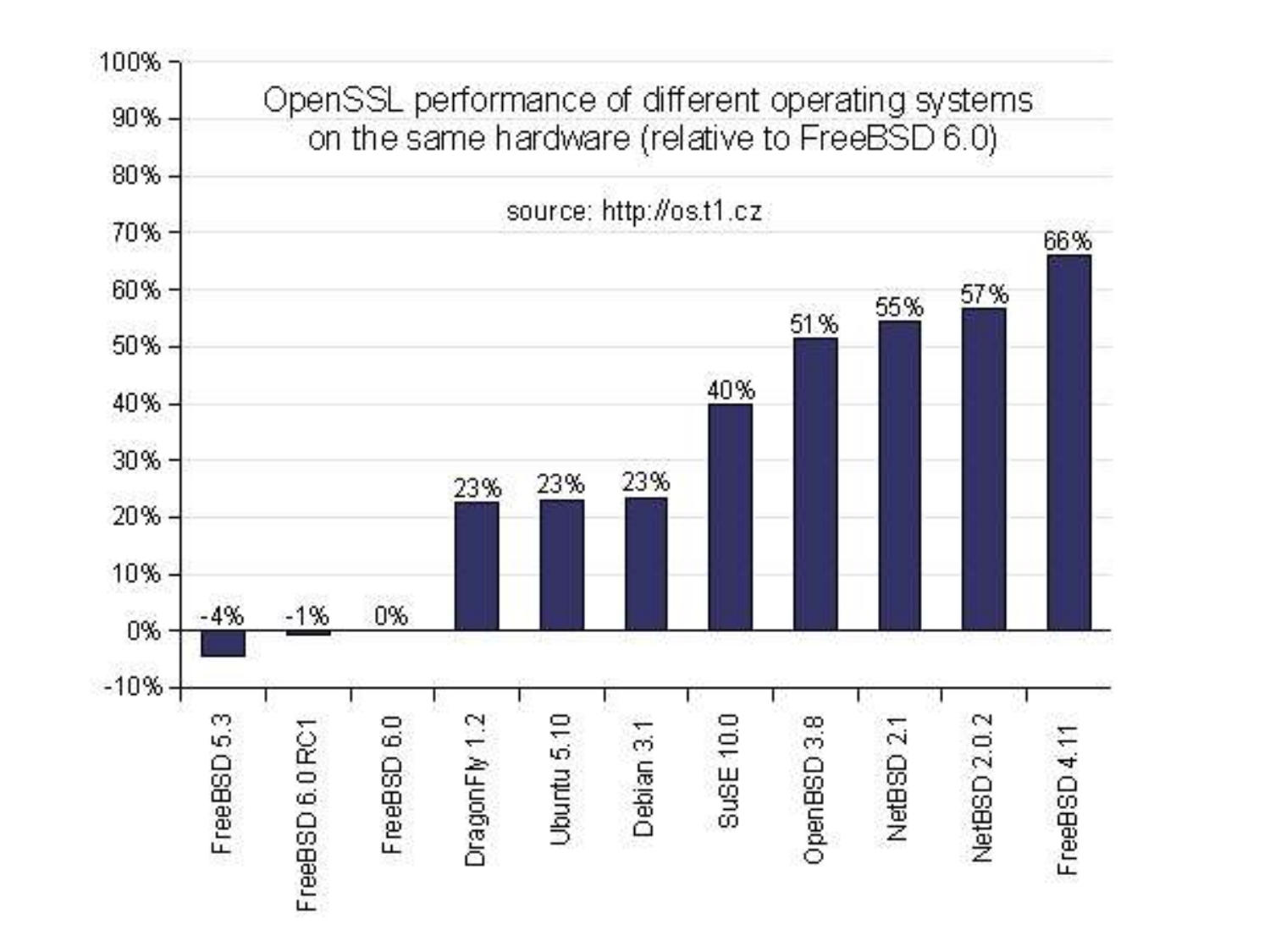## OpenSSL speed conclusions

- Results show the actual encrypting performance of a system.
- Results may be heavily influenced by algorithm, driver and operating system
- Results are easy to compare
- But, you are not measuring the "added" value" of the accelerator (it is white box)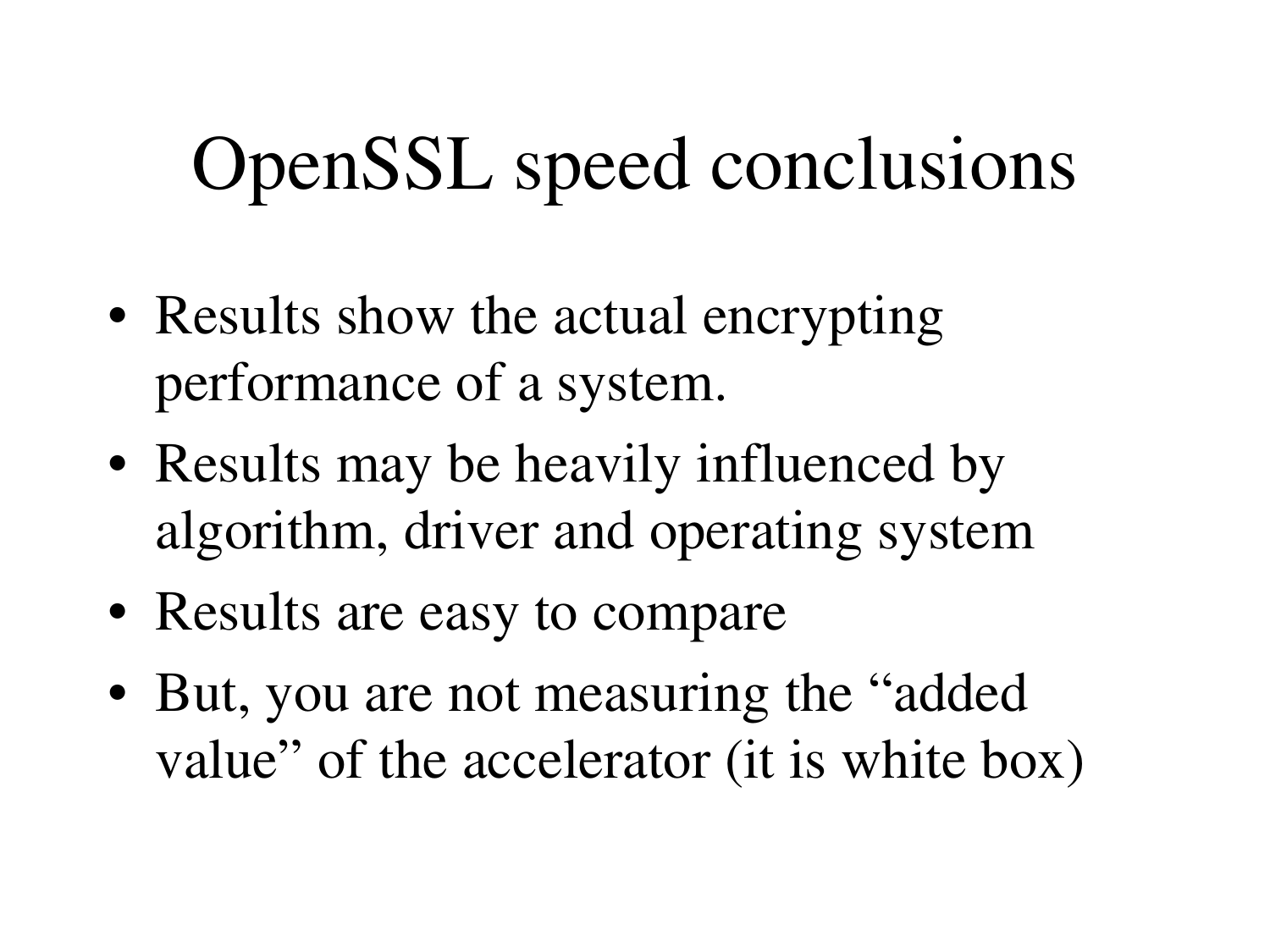## Single session

- Httperf results are equal to Ab (Apache bench) results
- We measured a 2 ms difference between the situation with and without accelerator
- The handshake takes 7 ms longer (calculated value)
- We are not able to explain the difference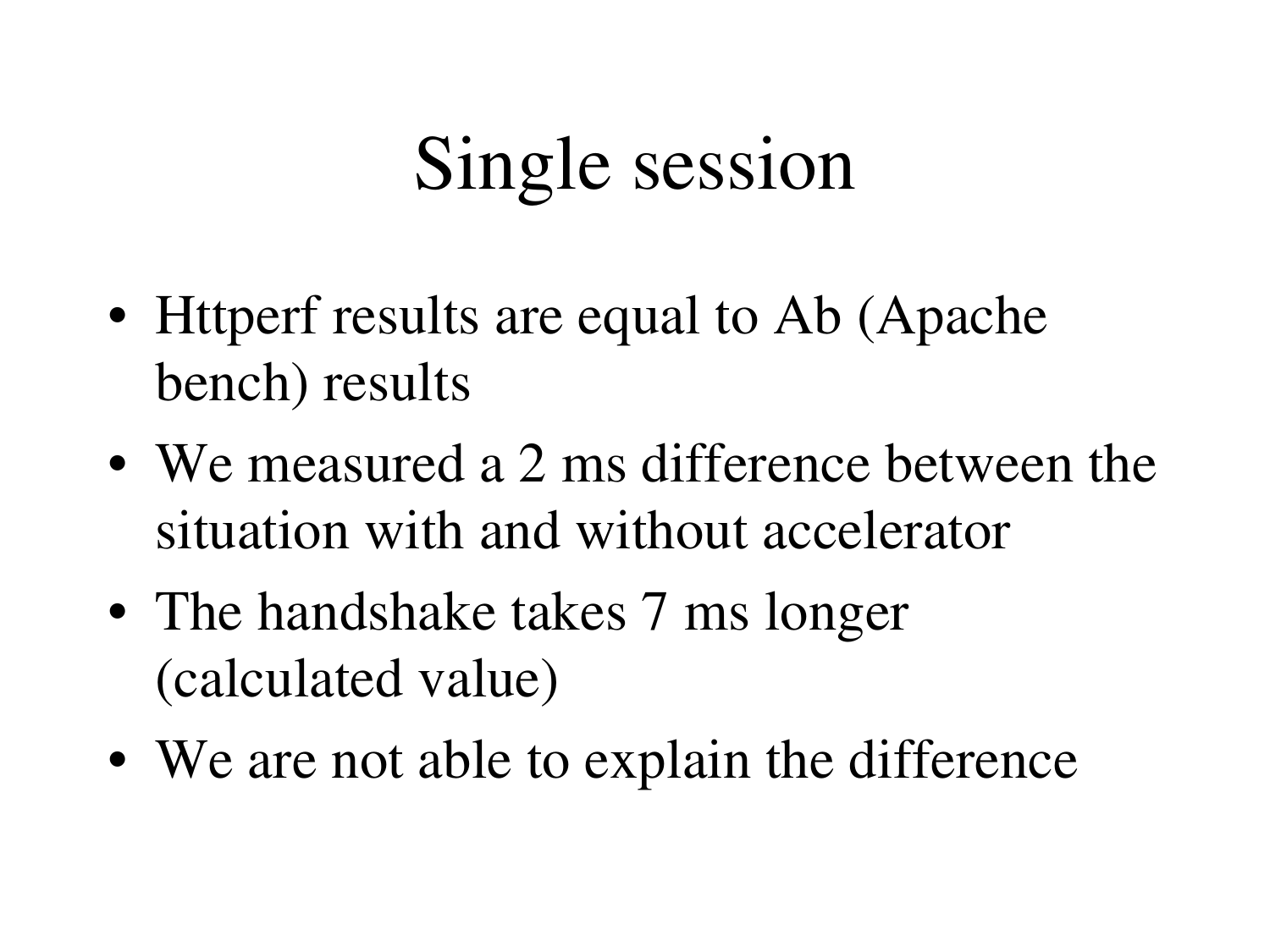# Httperf testing

- We used a 0 byte file to focus on handshake
- We used HTTP 1.0 to avoid keep-alive (and thus connection limits)
- We disabled caching on the client and server side (to simulate connections from different hosts)
- We measured the actual request rate (number of HTTP GET requests per second)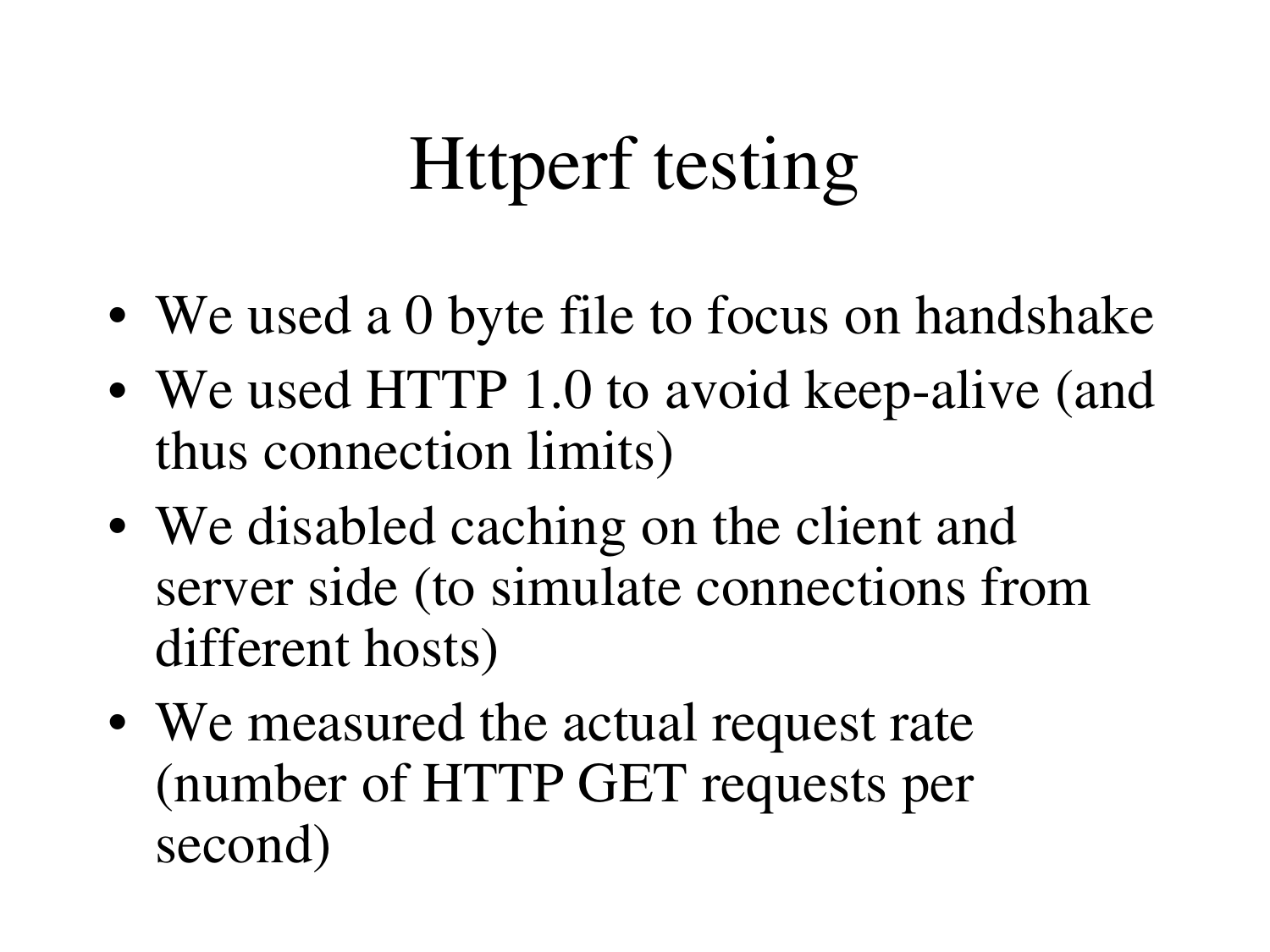### Autobench

- …is a Perl script (OS indepent)
- …automates doing series of Httperf tests
- …has a client/server architecture
- …enables you to do distributed tests
- ... produces its results in a graph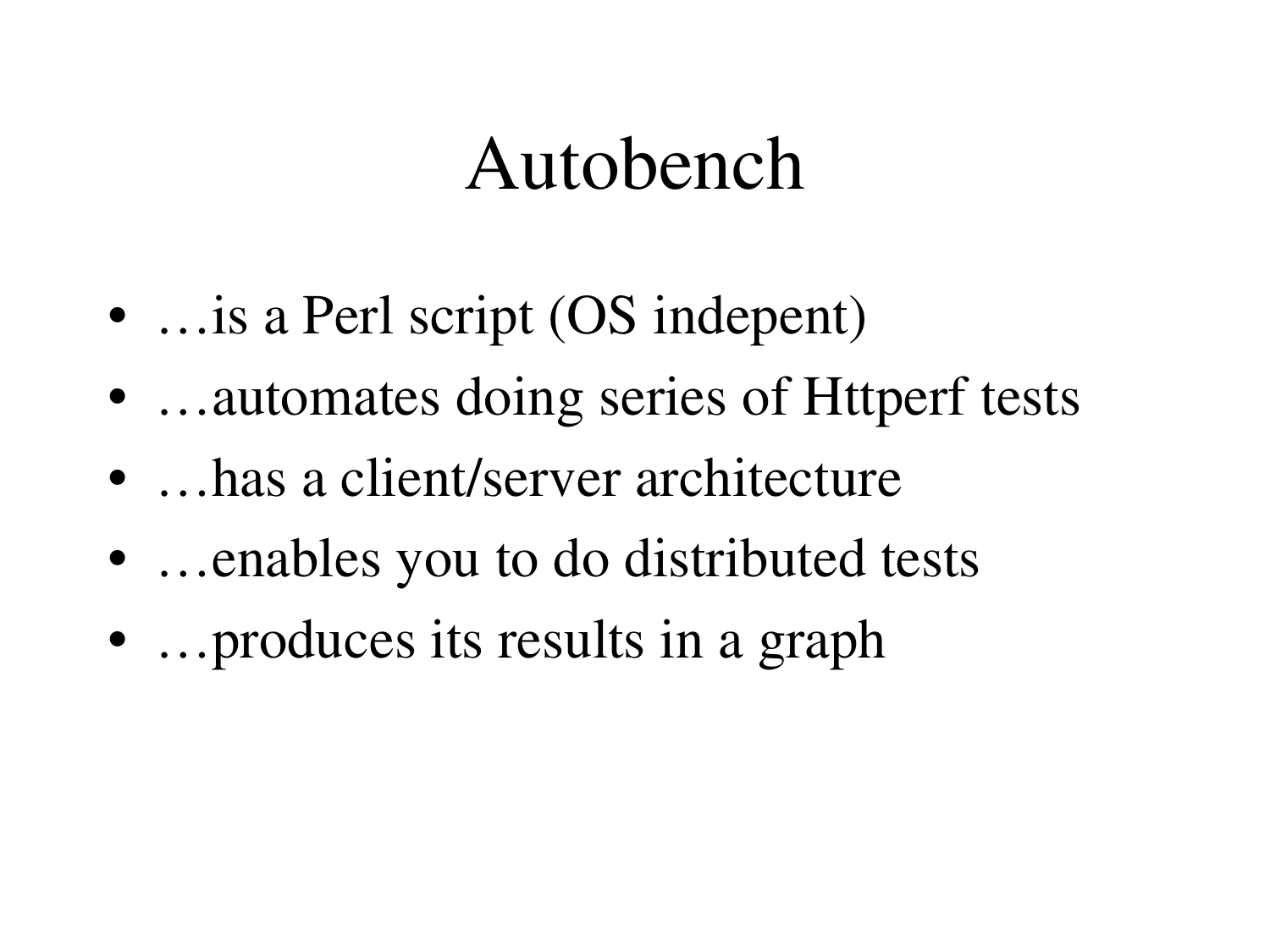## Conclusions

- We developed a method that enables easy and comparable tests for SSL accelerators
- Gray box testing is needed to find the actual added value of an accelerator
- Choices in algorithm, operating system and drivers may multiply (!) performance
- Future work may prove this method useful for a wider scope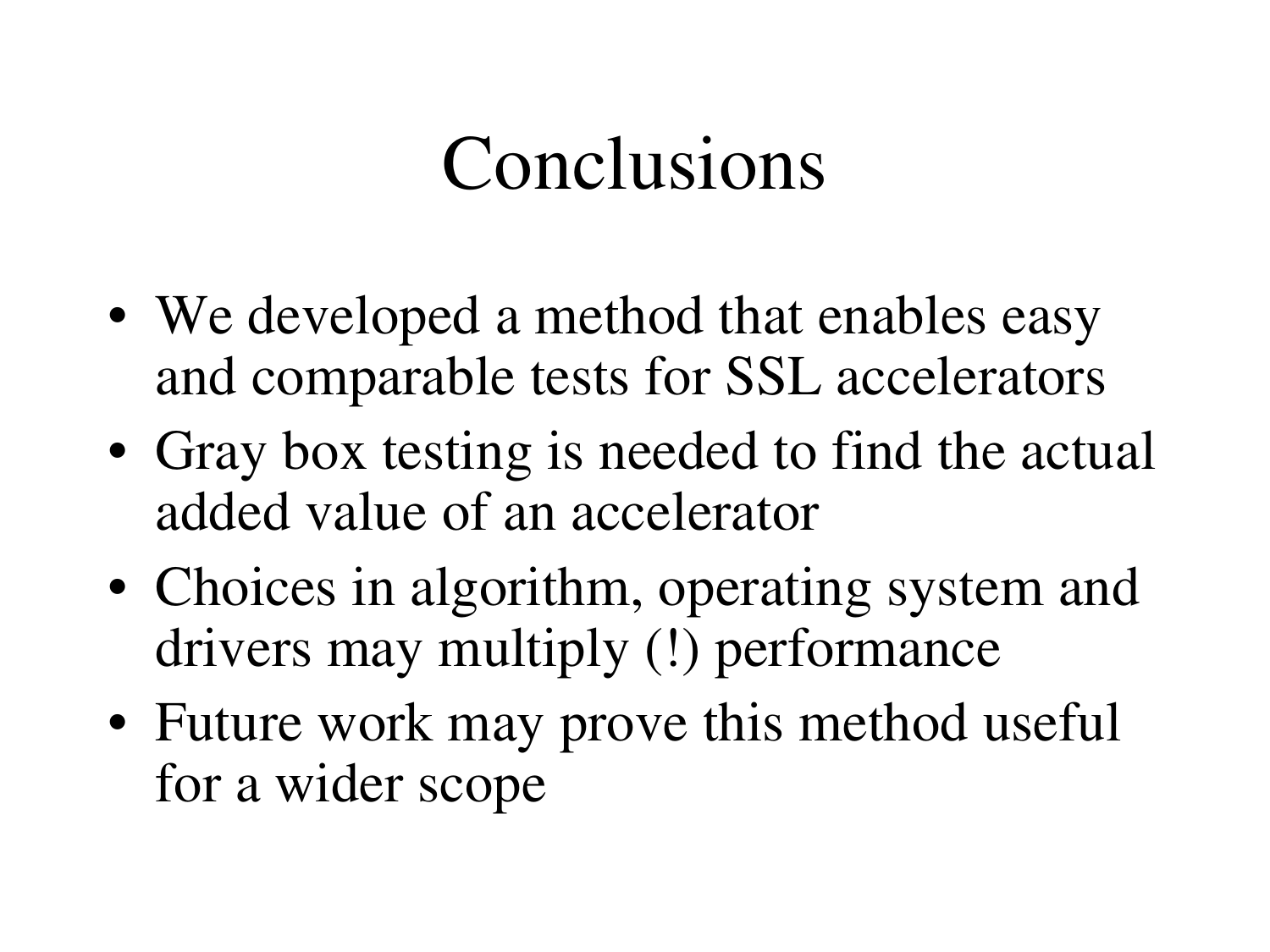#### Future work

- Throughput testing
- Virtual users: script that emulates site visit
- Automated searching for saturation point
- Other (maybe better) testing software
- High performance accelerators and/or other algorithms may require an easy scalable client pool